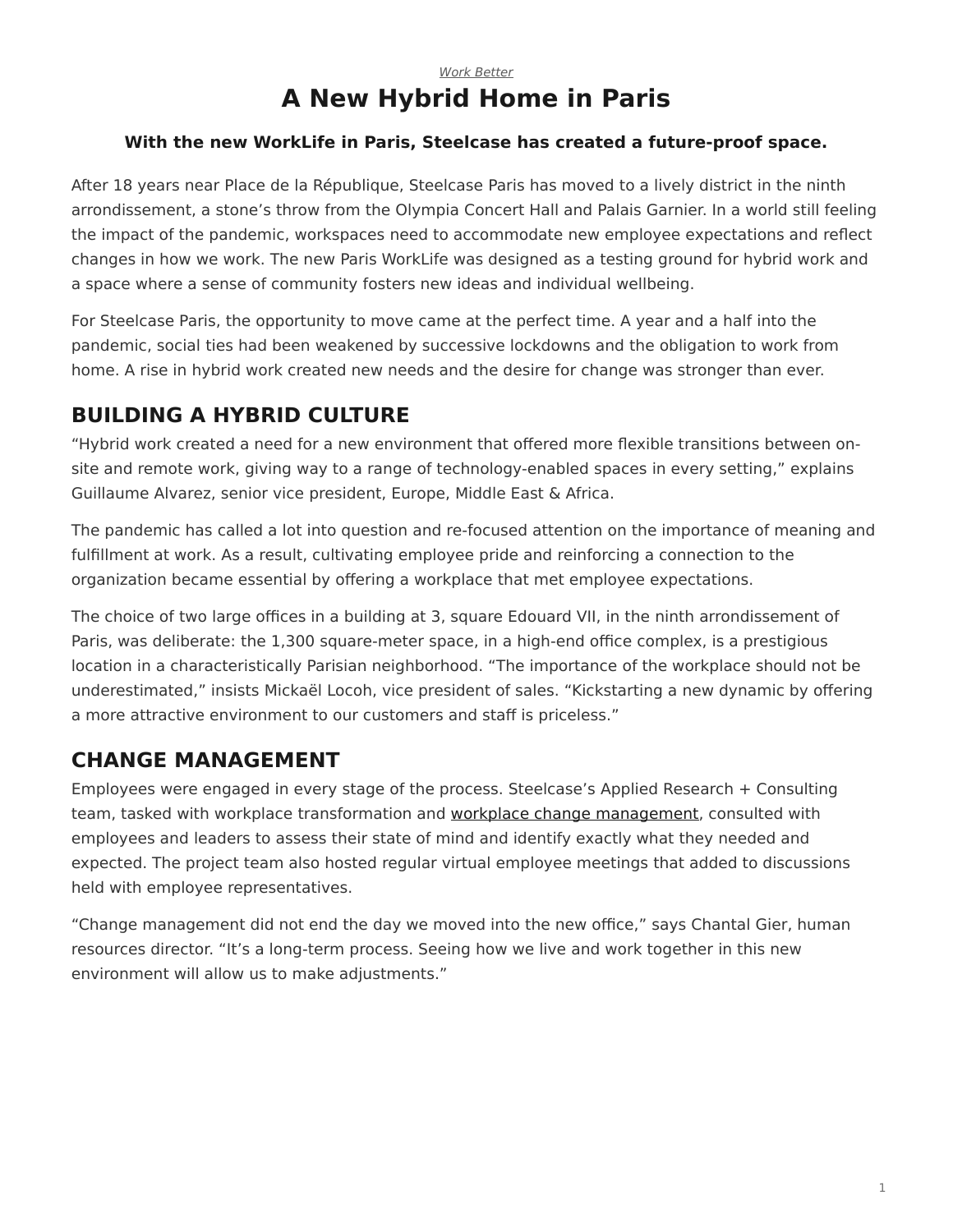## **A NEW HYBRID WORKPLACE**

Choices in the design of the new WorkLife in Paris were based on Steelcase research into new ways of working and on things that employees need most. The global research found people are seeking a sense of belonging and more control over how and where they work. "The office is a melting pot of business culture – a place that builds connections between people," points out Alvarez.

How people feel about their workplace makes a different to an organization's success. In France, those that liked working in their office are more committed (+33%), more productive (13%) and more attuned to their company's culture (+35%).

The latest **Steelcase Global Report** shares how work is fundamentally changing and why we need community at work.

# **DESIGNING FOR BELONGING**

To encourage the serendipity and interaction that build a sense of belonging, the design team created 'magnet' spaces in strategic locations throughout the building that offer the equipment and services wanted by employees.

The WorkCafé is a perfect example of this strategy: This social setting, located at the entrance to the workspace, is a hub where employees interact all day. The café's relaxed and friendly atmosphere is conducive to conversations at the coffee machine. Equipped with a large community table, lounge enclaves and pods, the space can also be used for pre-meeting tasks, a phone call, or a quick break.

# **DESIGNING FOR CHOICE + CONTROL**

A key objective of the project team was to offer employees more options by providing them with a diverse range of settings. Throughout the space, employees can choose to work in open or enclosed settings, that offer a range of postures. Desks are unassigned, so people can choose where to work according to what they're doing. "No area is limited to one work mode or activity," says Noga Lasser, design team director. "Each space is designed to offer different tools and levels of privacy, guided by a single keyword: flexibility."

## **DESIGNING FOR PRODUCTIVITY**

Hybrid work will require new investments in technology. The design team worked closely with IT to identify where and how to braid together technology and space in the new Paris WorkLife.

As a result, most of its workspaces support hybrid work. Video conferencing equipment was added to all meeting areas regardless of their layout to include remote participants. [Hybrid collaboration](https://www.steelcase.com/spaces/hybrid-collection/) is made easier with Cisco technology, which offers powerful sound, video and content-sharing features, even in small spaces.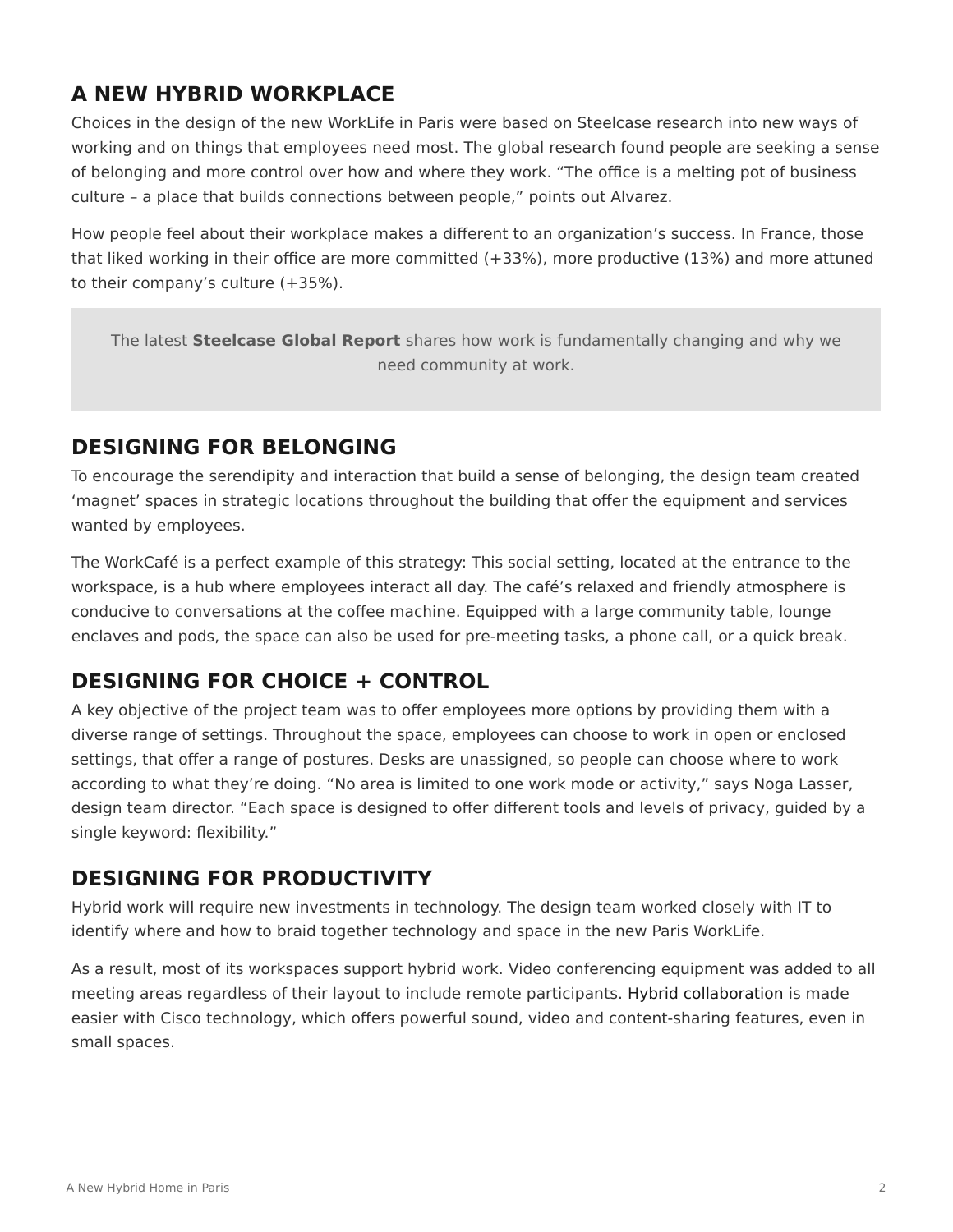In the customer oasis, an informal welcome area adjacent to the reception desk, a large, connected screen is available to add one or several remote participants to a conversation. When customers visit, employees can ask a Steelcase expert at another site for help with a subject if needed.

Learning spaces were also designed to be more inclusive and offer an optimal hybrid experience. The IT team achieved this by installing two large [Microsoft Surface Hub](https://www.steelcase.com/products/steelcase-roam) screens - one fixed to the wall and one mobile. These two different points of view offer excellent visibility and even the playing field between on-site and remote colleagues. A camera captures information written on whiteboards and projects it in the videoconferencing app, making remote participants feel as though they're in the room.

To improve the overall hybrid experience, every desk is equipped with external as well as side-mounted acoustic panels to ensure neighbors aren't disturbed by calls. Steelcase's new [Eclipse Light i](https://www.steelcase.com/products/lighting/steelcase-eclipse-light/)s a standalone tool that helps people look better while on video calls.

The project team also created an experimental area called the 'digital gallery' to fully explore the potential of hybrid work. Currently in development, this open space focuses on lighting, cameras, sound and content sharing to offer an optimal experience to both on-site and remote participants.

### **DESIGNING FOR WELLBEING**

It's well documented, people's wellbeing was greatly impacted by the pandemic. When they return to their workplace, they'll expect their wellbeing to be prioritized. Special attention was paid to comfort and ergonomics: 23 desks are height-adjustable; all the workspaces include high-performing chairs designed to encourage movement and active postures.

Wellbeing involves more than just physical comfort, however: cognitive needs are also key. Employees feel good in an open-plan office if they can access a private space to concentrate, make a call, or take a break away from noise and distractions. At the Paris WorkLife, this alone time is offered in a wide range of configurations throughout the building, from fully-equipped enclaves and phone pods to barriers and screens at desks.

Emotional wellbeing plays a significant role in employee engagement and enhances a sense of belonging. The design team wanted to showcase a quintessentially-Parisian aesthetic and celebrate local culture. This is reflected in the configurations, architecture and choice of materials. The 19th century Haussmannian style in one section of the building and the use of colors and finishes – sourced from a rich local heritage – grant a bold identity to the space. Touches of greenery were added to furnishings and blend with the decor: more than just plants in the office, the aim is to generate the calm that comes from being close to nature.

The project's goal to create a strong emotional connection to the space is especially evident in the reception area, which makes a memorable first impression. Visitors' eyes fall first upon a [Burin high](https://www.steelcase.com/products/occasional-tables/burin/) [table](https://www.steelcase.com/products/occasional-tables/burin/) - a one-of-a-kind piece by Viccarbe specially created for the Paris WorkLife and matched with [SILQ](https://www.steelcase.com/products/conference-chairs/silq/) [chair](https://www.steelcase.com/products/conference-chairs/silq/)s. A unique and innovative solution [Steelcase Flex Active Frames](https://www.steelcase.com/products/bookcases-cabinets/steelcase-flex-active-frames/) – surround the table and chairs, separating the reception area from the adjacent space and rising to the ceiling to mingle with an organic sculpture by Tzuri Gueta, a Paris-based designer who finds inspiration in the natural landscapes of his native Israel.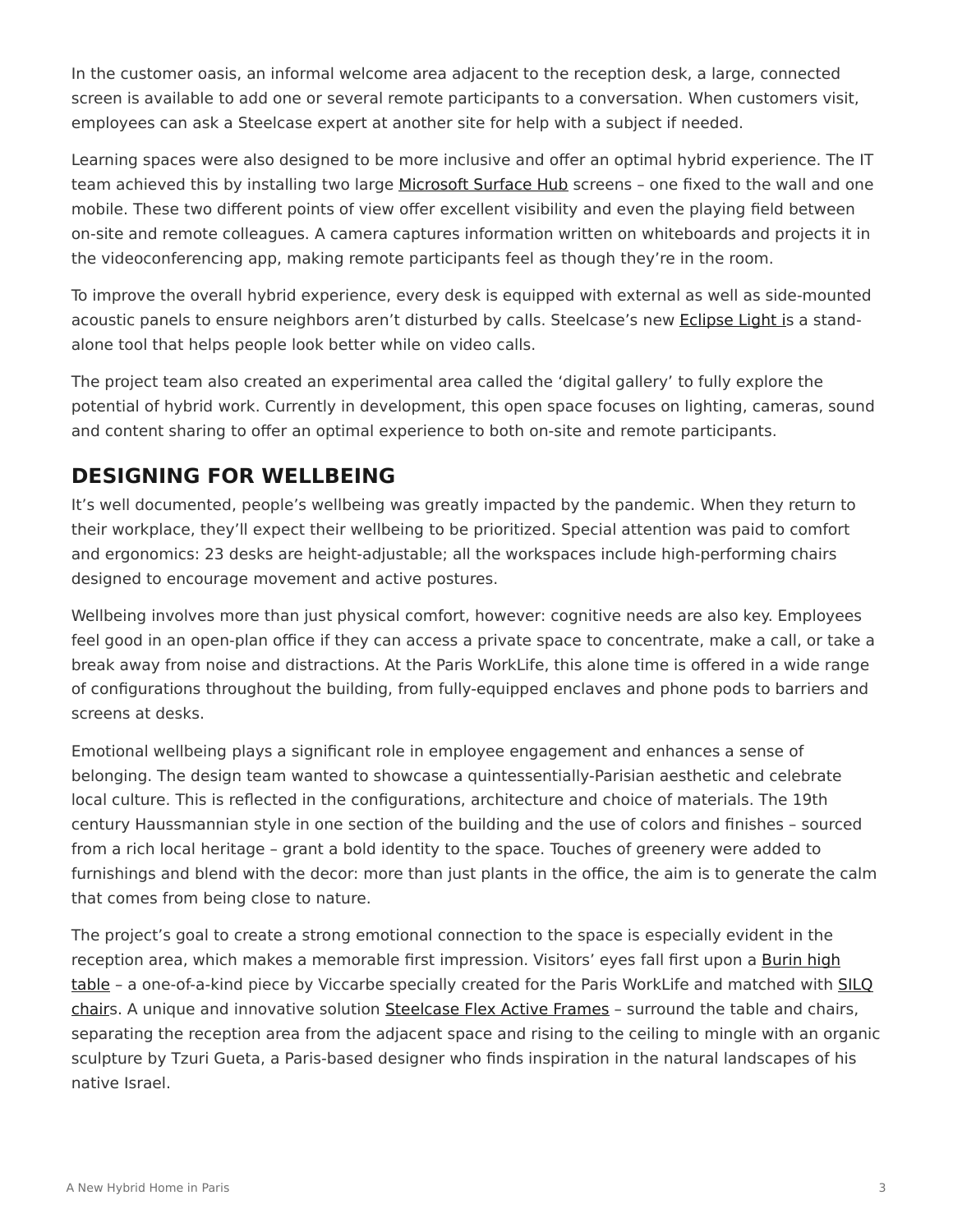## **DESIGNING FOR FLEXIBILITY**

To accommodate the need to continually evolve, the project team focused on the resilience of the space and the importance of flexibility for individuals and the organization.

"We are well-equipped to meet this need at Steelcase because flexibility is in our DNA. We create environments that flow, which is why we call them WorkLife spaces: They continually evolve in tandem with our needs, our research, and changes in the market," indicates Lasser.

The team incorporated different degrees of flexibility. Certain areas, such as the agile studio and the active learning space, can be reconfigured daily. Others can be changed as teams' needs change (the [Steelcase Flex workspaces](https://www.steelcase.com/products/desk-systems/steelcase-flex-collection/), for example, can be adjusted to different-sized teams) and features like the Campers&Dens pods from Orangebox can be moved after a year or two to accommodate bigger changes.

Modular furniture such as the [Lagunitas lounge seating](https://www.steelcase.com/products/lounge-chairs/lagunitas-lounge-seating/) in the WorkCafé can easily be divided when social distancing is required.

"Only a few elements in the new Paris WorkLife are designed to be permanent," says Lasser. "Everything else is completely versatile."

# **DESIGNING FOR CIRCULARITY**

In addition to meeting new employee needs and the challenges of the hybrid era, the Steelcase team was committed to making the circular economy a feature of the move. It did so by working with Eco'Services, a Steelcase business unit in Europe specializing in used furniture management, to dispatch items not transferred to the new site.

Little was left to waste: Eco'Services' teams achieved a re-use rate of 91.3% and a recovery rate of over 87% from items sent for recycling. The initiative generated 7.1 tons in carbon dioxide savings for Steelcase.

The new Paris WorkLife is now a destination that engages and inspires employees and customers. A few weeks after the move, efforts seem to already be paying off: The number of employees at the office since the pandemic started has never been so high, and customer visits are back-to-back.

"We're seeing a lot of enthusiasm for this new work environment and feel a new energy," says Locoh. The center is a laboratory to test a wide range of tools and configurations. Consistent with its initial objective, the new Paris WorkLife provides a window on the future by offering a continually involving, inspiring and hybrid environment in which customers and employees can explore this new world of work."

Creating Hybrid Neighborhoods: See six new spaces designed to support people's needs in the hybrid workplace.